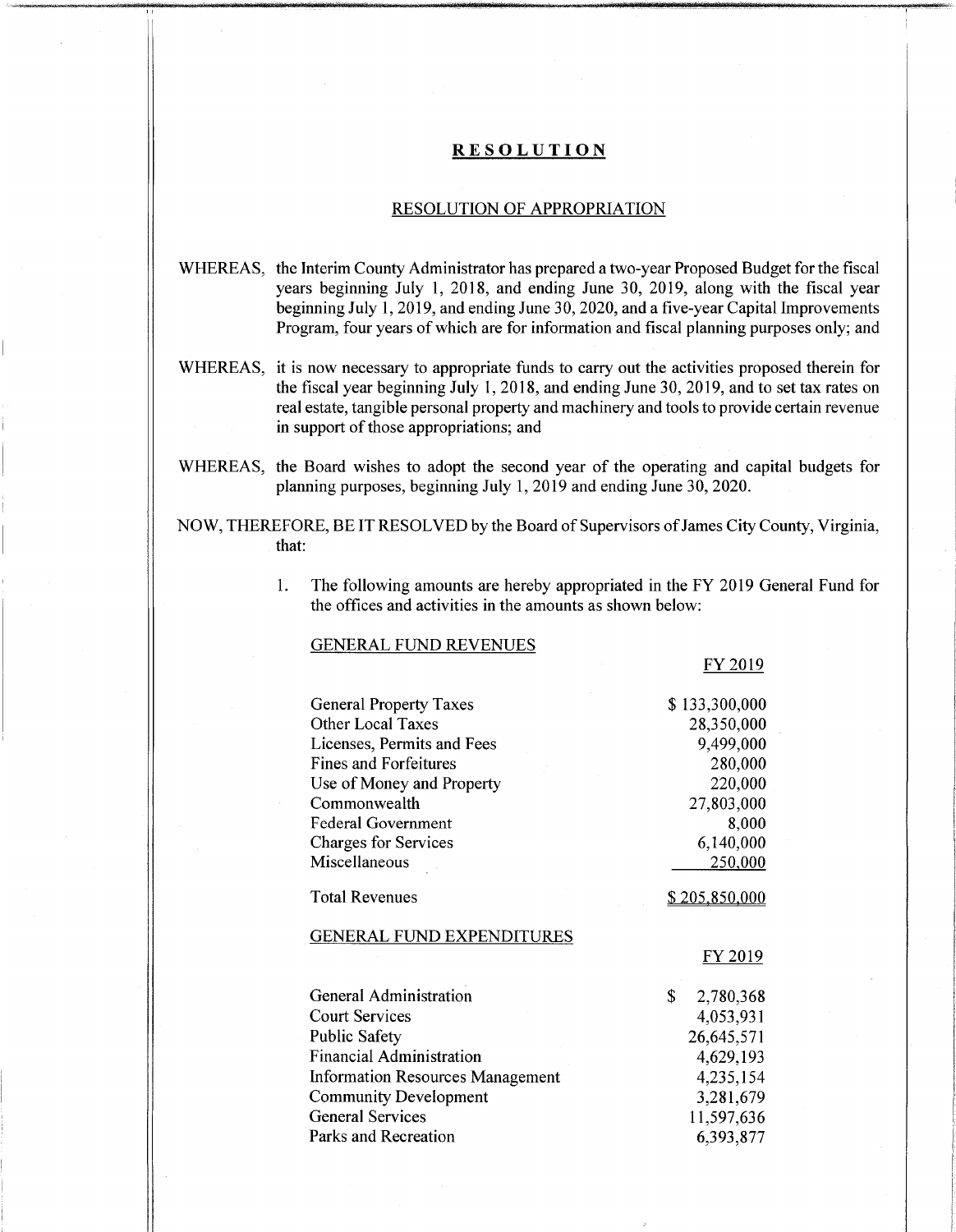| Contributions - Other Outside Agencies    | 1,033,424            |
|-------------------------------------------|----------------------|
| Nondepartmental                           | 161,304              |
| Contribution to WJCC Schools              | 93,368,382           |
| <b>Contribution - School Debt Service</b> | 14,800,000           |
| Williamsburg Regional Library             | 4,618,401            |
| Other Regional Entities                   | 3,935,856            |
| <b>Health Services</b>                    | 2,357,554            |
| <b>Contributions to Other Funds</b>       | 21,957,670           |
| <b>Total Expenditures</b>                 | <u>\$205,850,000</u> |

The appropriation for education includes \$93,368,382 as a local contribution to the Williamsburg-James City County Schools operations.

In addition, the following amount is hereby appropriated as a transfer from the General Fund to the Capital Projects Fund:

| Year End Fund Balance            | \$1,891,000 |
|----------------------------------|-------------|
| Contribution to Capital Projects | \$1,891,000 |

2. That the tax rates be set for the amounts shown below and revenues appropriated in the following classifications:

# TAX RATES

Real Estate on each \$ 100 assessed value Tangible Personal Property on each \$100 assessed value Machinery and tools on each \$100 assessed value Boats, weighing 5 tons or more, on each \$100 assessed value \$1.00 Boats, weighing less than 5 tons, on each \$100 assessed value \$3.50 \$0.84 \$4.00 \$4.00

3. That the following amounts are hereby appropriated in other budgets in FY 2019 for the activities in the amounts as shown below:

### CAPITAL PROJECTS BUDGET

Revenues:

| Transfer from the General Fund              | \$9,109,000         |
|---------------------------------------------|---------------------|
| General Fund - SB 942 Sales Tax             | 1,340,381           |
| Prior Year General Fund                     | 1,891,000           |
| Prior Year School Fund Balance              | 600,000             |
| Fire Apparatus Grants                       | 125,000             |
| <b>Bond Proceeds</b>                        | 15,000,000          |
| Tourism Revenue                             | 2,328,000           |
| <b>Total Capital Projects Fund Revenues</b> | <u>\$30,393,381</u> |
| <b>Expenditures:</b>                        |                     |
| Schools                                     | \$14,063,000        |
| <b>General Services</b>                     | 8,137,381           |
| <b>Public Safety</b>                        | 4,265,000           |
| Parks and Recreation                        | 1,600,000           |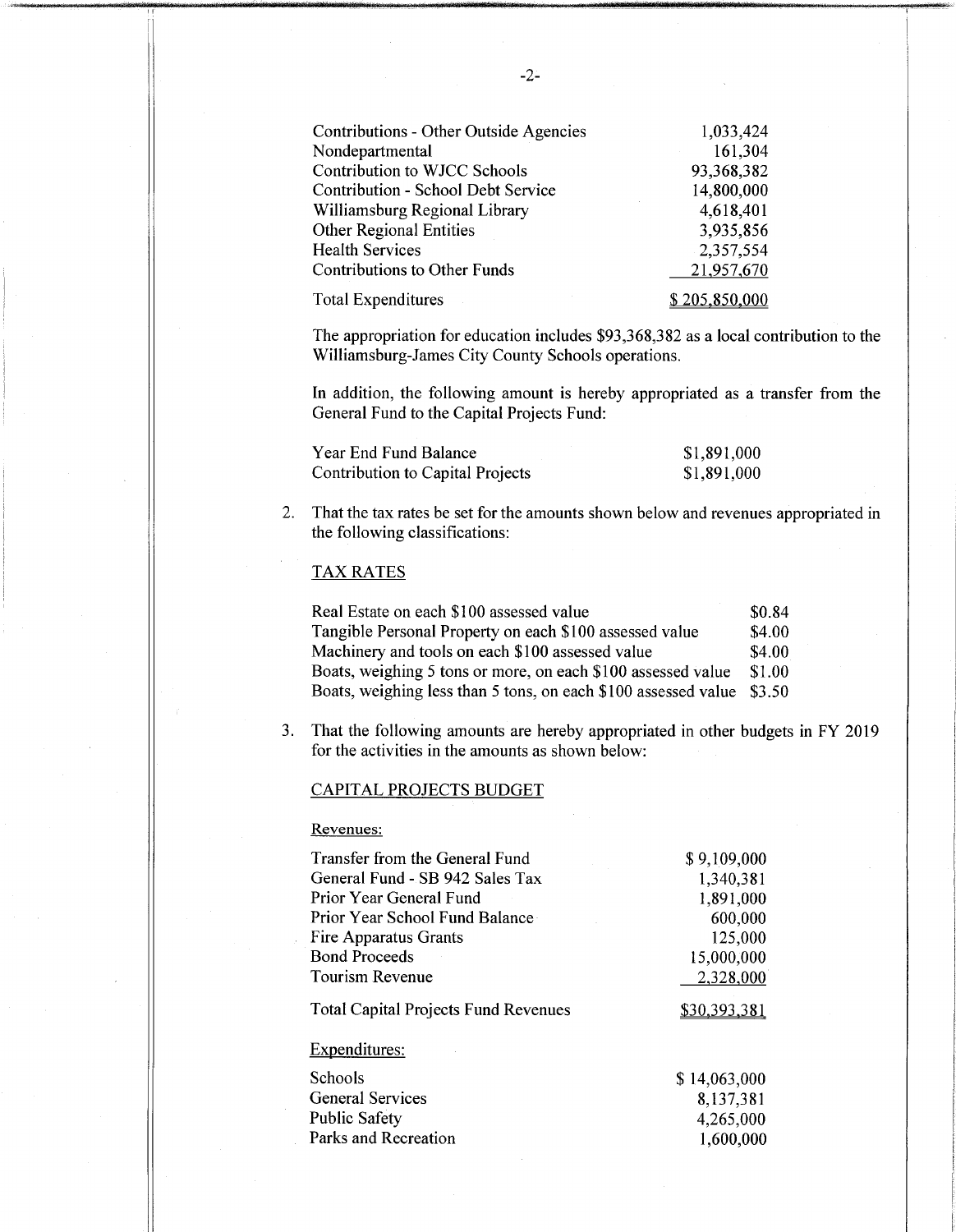| Tourism                                                                                                             | <u>2,328,000</u>                                        |
|---------------------------------------------------------------------------------------------------------------------|---------------------------------------------------------|
| <b>Total Capital Projects Fund Expenditures</b>                                                                     | \$30,393,381                                            |
| <b>DEBT SERVICE BUDGET</b>                                                                                          |                                                         |
| Revenues:                                                                                                           |                                                         |
| General Fund - Schools<br>General Fund - Other<br>Build America Bonds/Qualified School<br><b>Construction Bonds</b> | \$14,800,000<br>5,800,000<br><u>204,746</u>             |
| <b>Total Debt Service Fund Revenues</b>                                                                             | <u>\$20,804,746</u>                                     |
| <b>Expenditures:</b>                                                                                                |                                                         |
| <b>Total Debt Service Fund Disbursements</b>                                                                        | \$20,651,202                                            |
| <b>VIRGINIA PUBLIC ASSISTANCE FUND</b>                                                                              |                                                         |
| Revenues:                                                                                                           |                                                         |
| Federal/State<br><b>General Fund</b><br>Other                                                                       | \$3,725,362<br>1,318,330<br>465,665                     |
| Total Virginia Public Assistance Fund<br>Revenues & Fund Balance                                                    | \$5,509,357                                             |
| Expenditures:                                                                                                       |                                                         |
| <b>Administration and Assistance</b>                                                                                | <u>\$5,509,357</u>                                      |
| Total Virginia Public Assistance Fund<br>Expenditures                                                               | \$5,509,357                                             |
| HOUSING AND NEIGHBORHOOD DEVELOPMENT FUND                                                                           |                                                         |
| <u>Revenues:</u>                                                                                                    |                                                         |
| General Fund<br>Grants<br>Program Income<br>Revolving Loan Fund<br>Other                                            | \$643,225<br>1,5,32,541<br>35,000<br>200,000<br>146,118 |
| Total Housing and Neighborhood Development<br>Fund Revenues & Fund Balance<br>Expenditures:                         | <u>\$2,556,884</u>                                      |
| Housing Administration and Programs                                                                                 | \$2,153,302                                             |

-3-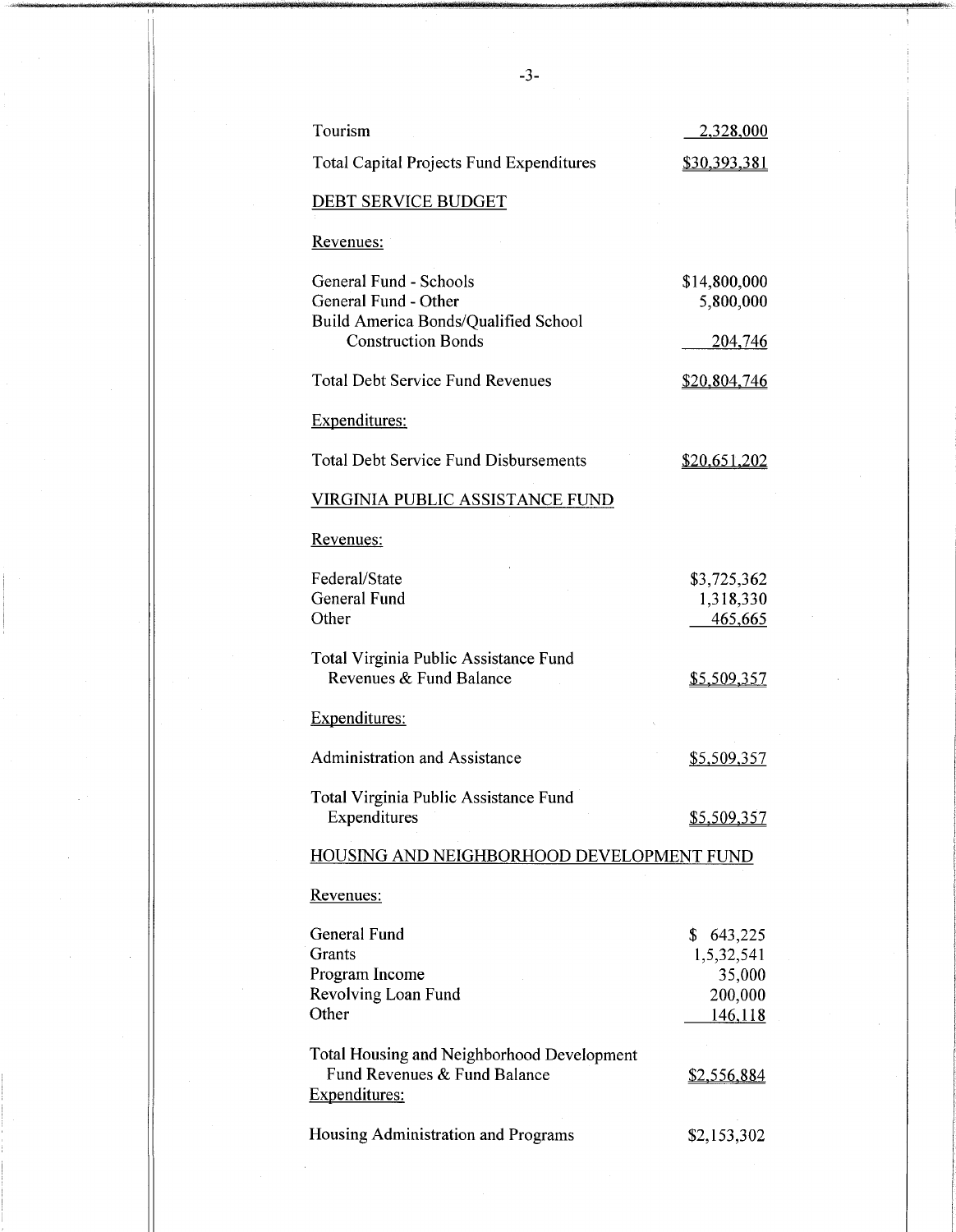| Neighborhood Development<br><b>Administration and Programs</b>         | 403,582            |
|------------------------------------------------------------------------|--------------------|
| Total Housing and Neighborhood Development<br><b>Fund Expenditures</b> | \$2,556,884        |
| COLONIAL COMMUNITY CORRECTIONS FUND                                    |                    |
| Revenues:                                                              |                    |
| Federal/State                                                          | \$799,044          |
| <b>General Fund</b>                                                    | 90,734             |
| <b>Supervision Fees</b>                                                | 57,500             |
| Other                                                                  | 195,507            |
| <b>Total Colonial Community Corrections Fund</b>                       |                    |
| Revenues                                                               | \$1,142,785        |
| Expenditures:                                                          |                    |
| <b>Administration and Programs</b>                                     | <u>\$1,142,785</u> |
| <b>Total Colonial Community Corrections Fund</b><br>Expenditures       | <u>\$1,142,785</u> |
| SPECIAL PROJECTS/GRANTS FUND                                           |                    |
| Revenues:                                                              |                    |
| Children's Services Act (CSA)                                          | \$244,300          |
| CSA Local Match - General Fund                                         | 365,000            |
| <b>CSA School Share</b>                                                | 377,000            |
| <b>Emergency Management Planning Grant</b>                             | 39,978             |
| Virginia Fire Programs Fund                                            | 224,000            |
| Emergency Medical Services Four-for-Life Program                       | 62,000             |
| <b>Technology Trust Fund</b>                                           | 250,000            |
| General Fund                                                           | 1,500,000          |
| <b>Total Special Projects/Grants Fund Revenues</b>                     | \$3,062,278        |
| Expenditures:                                                          |                    |
| Children's Services Act (CSA)                                          | \$986,300          |
| <b>Emergency Management Planning Grant</b>                             | 39,978             |
| Virginia Fire Programs Fund                                            | 224,000            |
| Emergency Medical Services Four-for-Life Program                       | 62,000             |
| <b>Technology Trust Fund</b>                                           | 250,000            |
| <b>Transportation Match</b>                                            | 1,500,000          |
| <b>Total Special Projects/Grants Fund Expenditures</b>                 | \$3,062,278        |
|                                                                        |                    |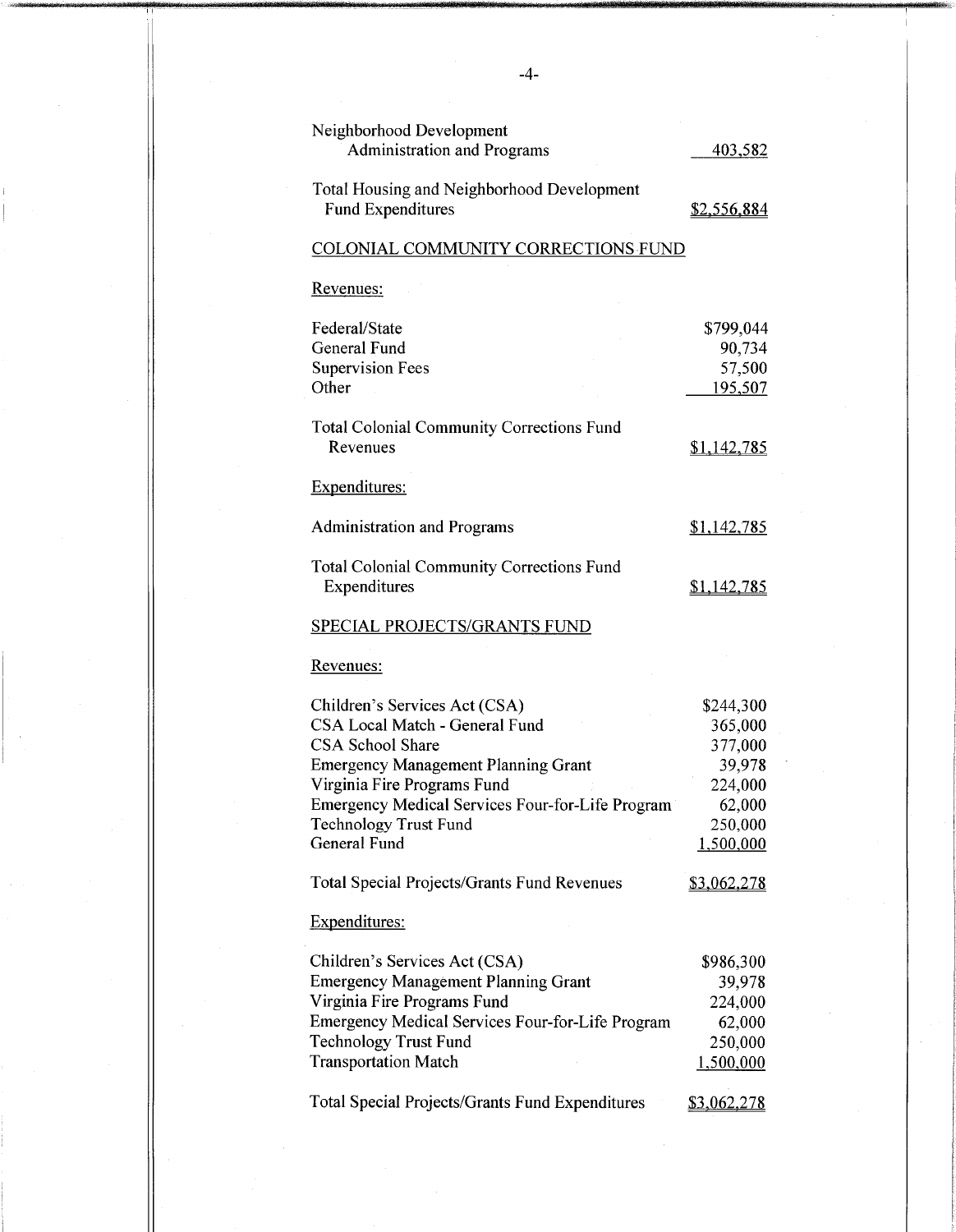#### TOURISM INVESTMENT FUND

### Revenues:

| Additional \$2 per Night Room Tax<br>General Fund - from Room Tax Revenues<br><b>Fund Balance</b> | 825,000<br>S<br>1,791,000<br>1,300,000 |
|---------------------------------------------------------------------------------------------------|----------------------------------------|
| <b>Total Tourism Investment Fund Revenues</b>                                                     | \$3.916.000                            |
| Expenditures:                                                                                     |                                        |
| Greater Williamsburg Chamber & Tourism Alliance<br><b>Tourism Activities</b>                      | \$ 740,000<br>3,176,000                |
| Total Tourism Investment Fund Expenditures                                                        |                                        |

4. The Greater Williamsburg Chamber and Tourism Alliance (GWTCA) shall receive their appropriation on a reimbursement basis for County approved capital projects at the Jamestown Beach Event Park, Jamestown Marina and the Ambler House. Payments are to be made by the GWCTA to the Economic Development Authority of James City County (EDA) and the County will reimburse GWTCA after payments have been made to the EDA.

- The County Administrator be authorized to increase the appropriation for the 3/5 Room Tax dollar per dollar for any amount collected over the original appropriation amount. 5.
- The County Administrator be authorized to increase the appropriation for the Additional \$2 per Night Room Tax dollar per dollar for any amount collected over the original appropriation amount. 6.
- The County Administrator be authorized to transfer funds and personnel from time to time within and between the offices and activities delineated in this Resolution as he may deem in the best interest of the County in order to carry out the work of the County as approved by the Board of Supervisors during the coming fiscal year. 7.
- The County Administrator be authorized to transfer up to \$10,000 per occurrence from the contingency balance to one or more appropriation categories. No more than one transfer may be made for the same item causing the need for a transfer, unless the total amount to be transferred forthe item does not exceed \$10,000. Total transfers for the year are not to exceed \$100,000. 8.
- The County Administrator be authorized to increase appropriations for nonbudgeted revenue that may occur during the fiscal year as follows: 9.
	- a) Insurance recoveries received for damage to any County property, including vehicles, for which County funds have been expended to make repairs; and
	- b) Refunds or reimbursements made to the County for which the County has expended funds directly related to that refund or reimbursement.